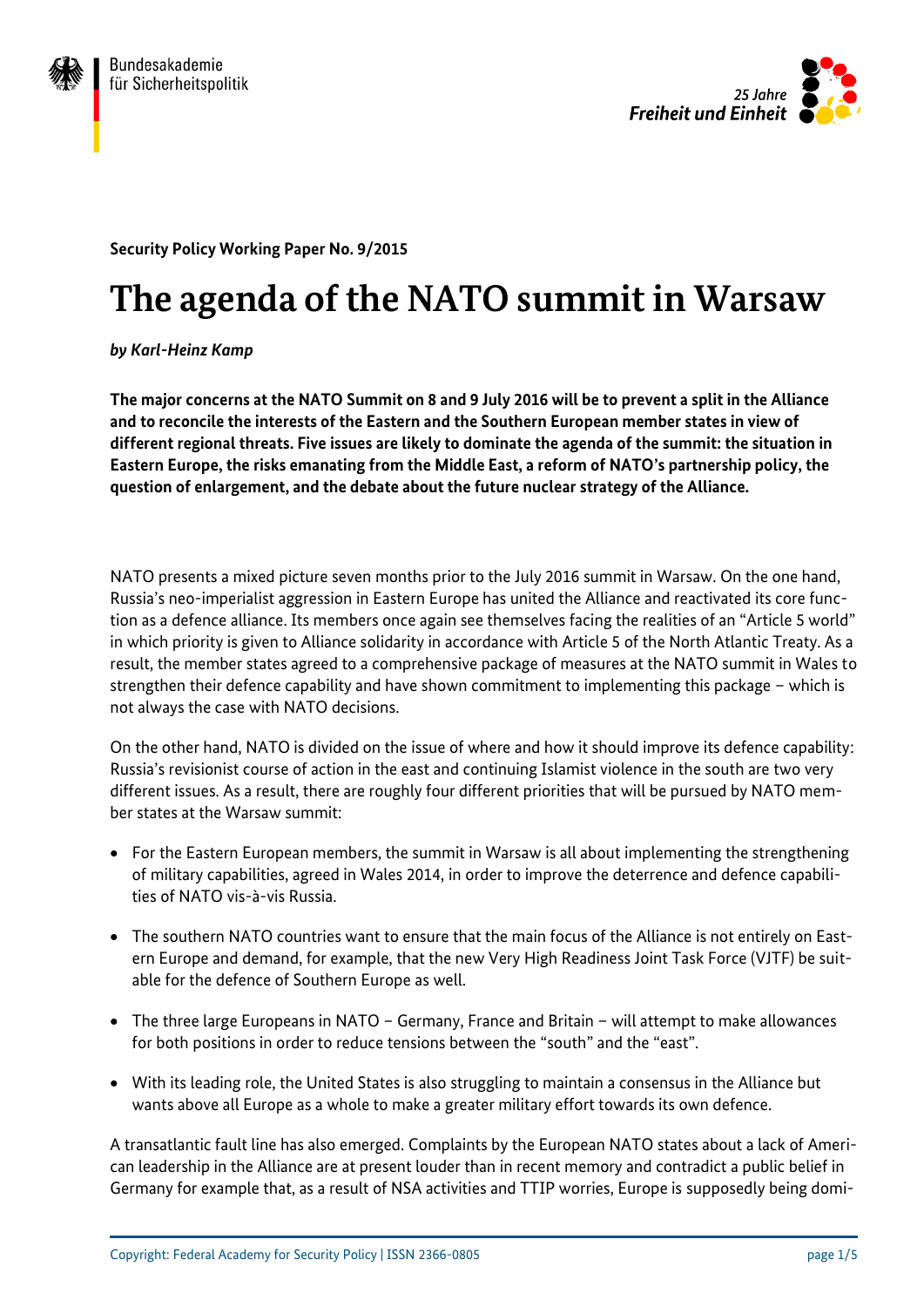nated by the U.S.. In view of this complex situation, five main issues are likely to influence the agenda in Warsaw.

#### **1. Ukraine, Russia and the role of NATO in Eastern Europe**

With the Readiness Action Plan (RAP), agreed in Wales, NATO responded quickly and resolutely to Russia's land grab in Ukraine. Although not all of the 28 NATO governments realised at the same time that Russia's activities were not an isolated action but rather a fundamental violation of the European security order, the dynamic of Wales was maintained. To the surprise of many Allies, Germany of all countries made a special effort to build up new defence capabilities in Eastern Europe. Berlin has also remained true to its principles in the question of economic sanctions for Russia. The Warsaw summit will be all about continuing this adaptation to the new requirements of an Article 5 world. But a number of issues and problems are becoming apparent.

How can NATO, firstly, succeed in closing or at least reducing the capability gaps that were defined in Wales (and in earlier summits)? Closer cooperation as part of the Smart Defence concept or in initiatives such as the Framework Nation Concept (in which NATO countries are grouped around a lead nation for certain military tasks) is helpful but not enough. Russia has shown in so-called snap exercises that it can mobilise and concentrate tens of thousands of soldiers within two to three days. The VJTF with its less than 5,000 men would in an emergency be no match for such forces, especially since its response time is at best five to seven days.

This leads to the second question, namely where the funds for further military investments are to come from. In Wales, the NATO states again pledged – in a very conditional form – that they would in future spend two percent of their gross domestic product (GDP) on defence. At present, only five states meet this requirement, six increased their defence expenditures in 2015, and six have continued to make cuts to their defence budget. The complaint is often made that this calculation on the basis of GDP in no way reflects actual contributions to the defence capability of the Alliance. The fact that the defence expenditures of Greece are the second-largest in the Alliance (after the United States) in terms of GDP speaks volumes. In view of its extremely high GDP, Germany is politically unable to adopt a commensurate defence budget – it would be far more than 50 billion euros. Some believe that we should move away from the static twopercent rule and instead view contributions to defence capabilities as a measure of a fair burden sharing. But such qualitative criteria are even more difficult to measure and compare.

Third, NATO will have to agree to a new RAP (RAP 2.0). Russia is well aware of the augmentation measures of NATO and, in addition, knows that it is by far inferior in comparison to Alliance forces which include the tremendous military power of the United States. As a result, Russian military leaders are beginning to "plan around" the RAP by developing concepts to block NATO supply activities in the event of a conflict in parts of Eastern Europe with so-called "area-denial" measures and to use nuclear threats to split the Alliance. Corresponding counter concepts are thus necessary.

Among all the debates about the response to Russian aggression, however, there is also a debate about pseudo problems. To begin with, there will never be complete consensus about an appropriate response to the threat of Russia on account of the different interests in the Alliance, which are influenced by geography and history. Eastern European states will always consider the military strength of NATO to be insufficient, while the member states further to the west and the south are likely to see current measures as sufficient or even too expensive. There is also little to be gained from the discussion of whether the stationing of armed forces in Eastern Europe should be permanent or on a rotation basis (in NATO jargon this is known as "permanent" and "persistent"). As long as NATO is always able to keep a certain number of forces – including American troops and equipment – in Eastern Europe it does not matter whether these forces are rotating or permanently stationed. Another superfluous debate is whether the NATO-Russia Founding Act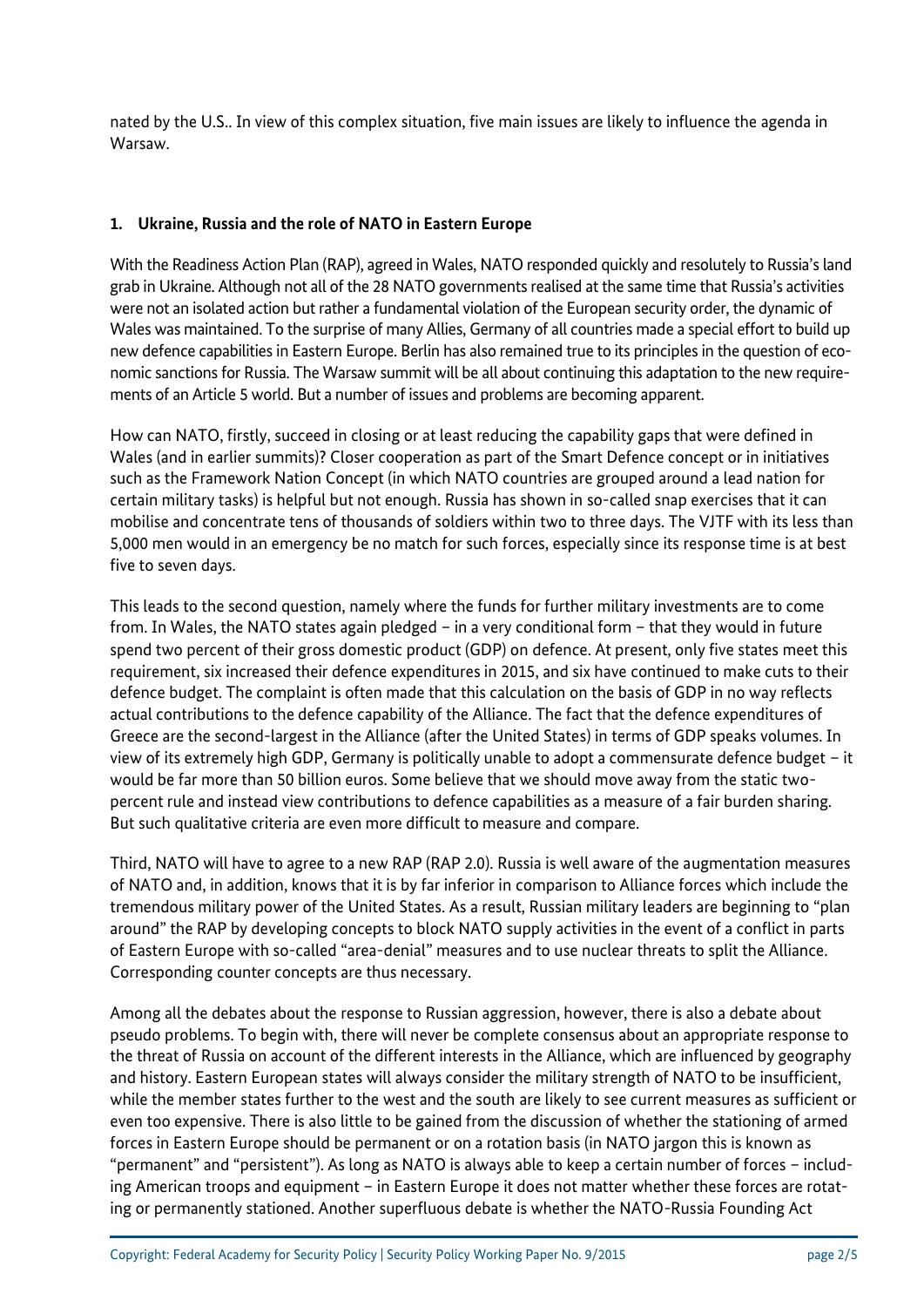should be maintained or terminated. None of the measures NATO has adopted to improve the deterrence and defence capability of the Alliance is contrary to the Founding Act. The act thus does not impair the military strengthening of the Alliance. A formal termination of this document by NATO would only provide Moscow with propaganda and excuses.

## **2. NATO and the threats from the South**

The southern member states – above all Italy and Turkey – fear that the Atlantic alliance is focusing too much on Eastern Europe and underrating the dangers posed by what NATO calls "MENA" (Middle East and Northern Africa). Improvements to deterrence and defence should, they feel, also benefit the "southern flank" of NATO, an argument that is understandable in view of the geographical position of Turkey. However, the southern states in NATO are having difficulty clearly defining their fears and explaining exactly what threats NATO should be addressing and how. Despite all the hype about hybrid warfare, the NATO states in Eastern Europe face a linear threat posed by Russia, which calls for a linear response. A similar narrative for southern Europe is, however, difficult to develop.

The dangers south of the Mediterranean or in the Middle East, such as failing states, extremism and the lack of prospects among ordinary people, are mainly social and economic in nature and can hardly be fought with the instruments of NATO. As understandable as Italy's concerns were in October 2014 when the Islamist online magazine "Dabiq" published a picture of St. Peter's Square in Rome with a black flag of the "Islamic State" and called for a storming of this symbol of Christianity, a NATO response is difficult to imagine in this context. On the other hand, the southern member states point out that a deployment of the VJTF is conceivable if, for example, "IS" forces were to attack the Suez Canal and Egyptian troops alone were unable to defend it. How would the defence of Eastern Europe fare if Russia were to choose such a situation as an occasion to attack the Baltic States?

What is also worrying is the fact that the unforeseeable consequences of the refugee crisis are now part of the debates in NATO. For example, southern NATO member states see a lack of solidarity in the behaviour of some Eastern European states regarding the stream of refugees and point out that it is the same Eastern Europeans who call for Alliance solidarity with regard to a Russian threat. Although this debate mixes two separate problems, it might become explosive for the Alliance.

## **3. The future of NATO partnerships**

In the past, NATO has cultivated partnerships with non-NATO states which, as a rule, have been mutually beneficial. These partnerships were generally organised in larger forums: the Partnership for Peace (PfP) for Eastern Europe and Central Asia, the Mediterranean Dialogue for the Mediterranean region, and the Istanbul Cooperation Initiative (ICI) for the Gulf States. For the most part, the partners themselves decided how closely they wanted to cooperate with NATO.

As a result of developments in recent months and years, these forums have largely become dysfunctional. The PfP, of which both Russia and Ukraine are members, has been paralysed by the current conflict. The Mediterranean Dialogue has for years suffered as a result of the conflict between Israel, Egypt and Turkey, while the ICI, which was never particularly active, is at loggerheads over how to deal with "IS".

Although political reasons prevent any of these forums from dissolving despite their ineffectiveness, a new type of partnership policy is necessary in an Article 5 world. Two new approaches can currently be seen in Alliance debates. Firstly, partnerships are no longer seen as group organisations in which the partners can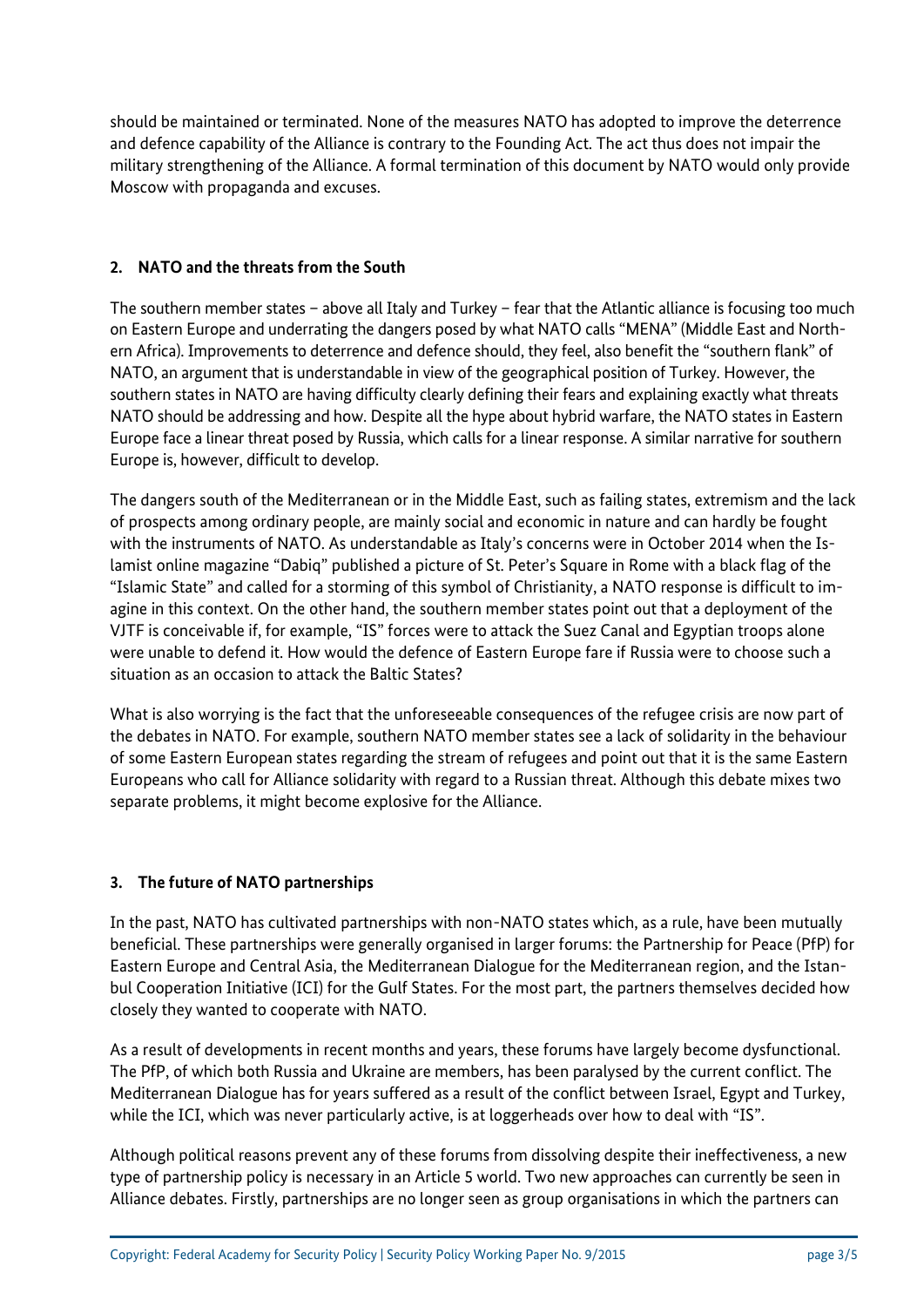choose the extent of their cooperation. Instead, NATO will select states on the basis of its needs and, if they are willing, carry out partnership activities with these states. The aim is to receive support from partners in, for example, crisis management and in return provide training and equipment aid that will help the partner states become more effective. As such, the thinking behind NATO partnerships is very close to that behind the German Enable and Enhance Initiative – although the latter covers more than military support. Possible partners and thus "anchor states" of NATO are Jordan, Morocco and Tunisia. Secondly, cooperation with these states will no longer take place in the above-mentioned forums but will instead be on an individual basis. In NATO terminology this is known as "28+1" or "28+2".

## **4. NATO enlargement**

NATO enlargement has been a permanent topic at NATO summits for almost two decades now. Accession candidates such as Georgia, Ukraine, Montenegro and the Former Yugoslav Republic of Macedonia will again be a subject of disagreement in the coming year. But the realities of the Article 5 world are also bringing major changes to the process of NATO enlargement.

To begin with, Moscow's revisionist policy in Eastern Europe has meant that the focus of attention has shifted to Sweden and Finland, two countries that in the past considered NATO accession only as a very remote option. This has changed fundamentally. The Warsaw Summit will therefore have to respond to the growing debate on NATO membership in both of these countries, whenever Helsinki and Stockholm express their wish to become members.

It is most likely that Montenegro will be invited to join the Alliance, with preliminary decisions being taken at the meeting of NATO Foreign Ministers in December 2015. This sends above all a political message, not least to Russia, that NATO is sticking to its "open door policy" and that it refuses to accept a Russian veto against the right of free choice to form alliances. Montenegro's contribution to NATO may be limited, but that will make it easier to integrate this small country into the Alliance.

The prospect of NATO membership for Ukraine, Georgia and other states in the Western Balkans no longer depends merely on the states themselves, but on a policy dispute going on in the Alliance as a whole. Should NATO enlargement continue to be understood the way the Americans have understood it, namely as a continuous process of transformation of Eastern and South-Eastern Europe in the sense of a "Europe whole and free", or should the focus be on improving Alliance efficiency?

The question of which of the two paths is currently more tolerable for Russia is not as important as it would seem. Those, like Germany, who support the second position have previously emphasised that integrating a country such as Ukraine into the Alliance would be extremely difficult given that Ukraine is a state politically fragmented and paralysed by bad governance and corruption. This view also stems from disappointment over other states admitted into NATO (and the EU) that, following their accession, have ignored the promises and commitments they had made. In today's security environment, in which NATO is again primarily oriented towards national and collective defence, the question is whether the Alliance would even be capable of militarily defending Ukraine, Europe's second-largest state. It is likely, therefore, that there will be another lengthy pause in the enlargement process following Montenegro's accession.

#### **5. The future of nuclear deterrence**

A particularly delicate question concerns the future role of nuclear weapons in NATO strategy. Following the debate over the withdrawal of U.S. nuclear weapons from Europe, prompted in 2009 by Germany's then